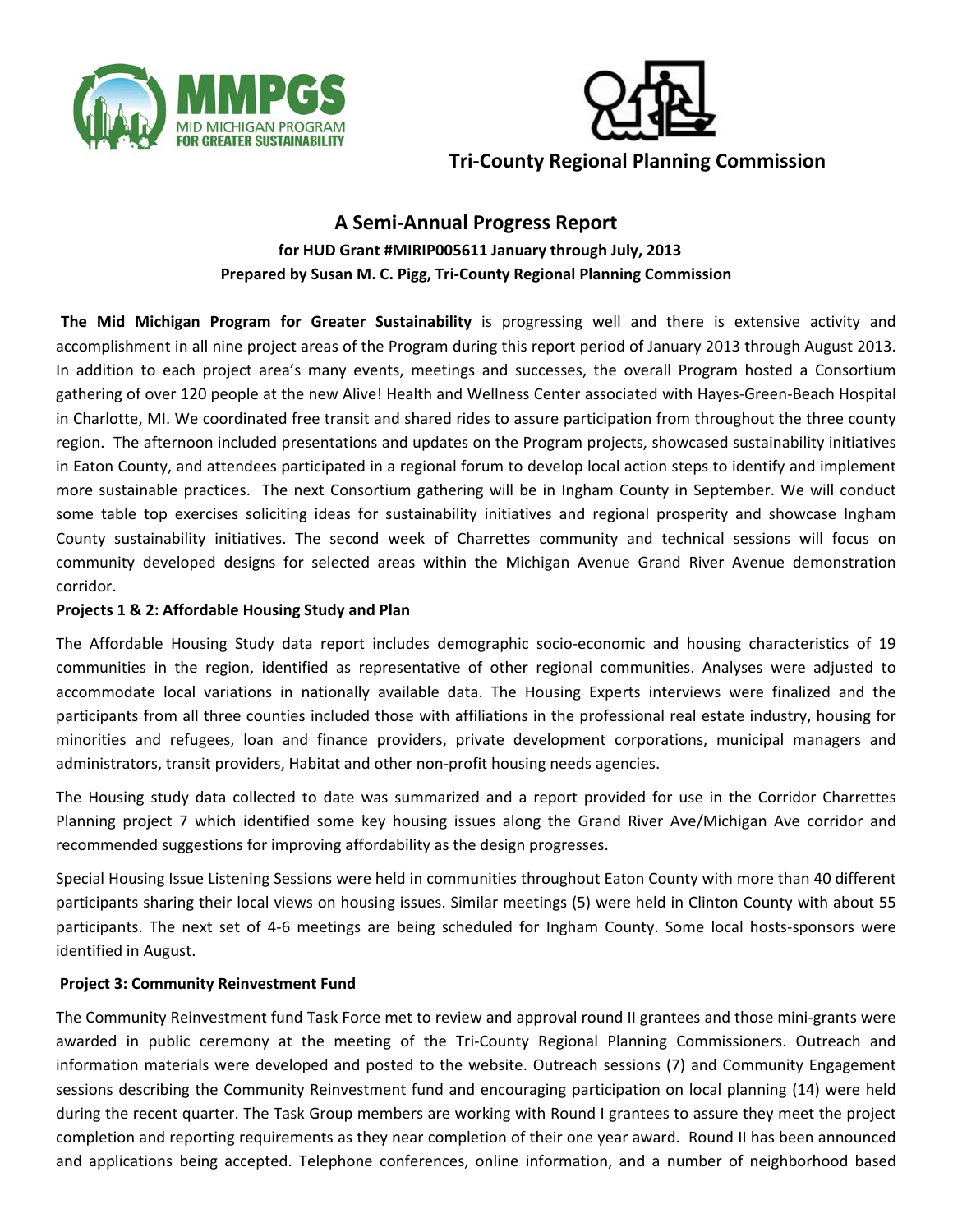

information sessions were held to improve access to these mini‐grants and encourage low income and underserved populations to apply.

#### **Project 4: Energy Study**

Progress on Determining the Building Portfolio for the energy study progressed this reporting period with the Student group who has created a distribution of buildings to sub‐type and target with the energy study. Consumers Energy and the Lansing Board of Water and Light are working with the task force to share energy data and/or develop appropriate proxy data for development of a corridor energy baseline. Example audit participants are being solicited now and release forms are being created for individual meters on commercial and residential buildings. The Task Force has held some discussion meetings to draw many energy partners to the same table and will host a widely promoted event in September with presentations by the Green and Healthy Homes Initiative, a nationally recognized program.

#### **Project 5: Regional Urban Services Management Area**

The Urban Services Management Committee met monthly during this period. The They developed a contract for creation of a video that will promote the URSM study results and discussed dissemination of the information.

#### **Project 6: Greening Mid‐Michigan**

Meridian Township has updated a website with lists of green projects places and organizations (mygreenstar.org) and held several regional meetings held to explore creating a regional 'green' calendar that would take fees from some existing sources as well as facilitate other collaborations.

The Tri-County Environmental Leadership Awards were hosted by the Regional Association of Recyclers and they award Kathy Donahue, of the TCRPC staff, as the environmentalist of the year for her work with the Sustainability project, her service on the Meridian Township Environmental Commission, and her support of other green initiatives region-wide.

A curriculum for Intergovernmental Parks and Recreation Planning training sessions has been developed and sessions are being scheduled for the fall with area municipal parks representatives.

Filming has begun on a set of promotional videos, like Public Service Announcements, about the region's green infrastructure and sustainable green resources.

**The Middle of the Grand River Organization of Watersheds (MDGROW**) tabulated and reviewed the results of a needs assessment conducted last June. Based on the results, stakeholders want assistance with river/water related recreational activities and access to presentation materials. Quarterly newsletters are being developed. An inventory of the existing heritage Water Trail began with meetings with area leaders and a review of current trail position.

#### **Project 7: Sustainable Corridor Design Portfolio**

Our region held a huge and very successful Charrette Event May 1‐May 9, 2013 to develop a grand, regional vision for our region's "main street". The events drew together as many as a thousand participants to general presentations, workshops, visioning and focus group meetings, and open house events to share and help develop a regional vision for our busiest corridor‐ the Grand River Avenue/Michigan Avenue corridor. This demonstration corridor passes through 10 municipalities from our most rural villages and farmland, undeveloped townships, suburban areas, past Michigan State University and into our urban core up to the State Capitol in Lansing. The National Charrettes Institute (NCI) staff and their sub‐contractors from Dover Kohl Associates conducted pre‐charrettes work sessions on the phone and in person, visiting with community leaders, technicians, and community leaders. They worked with TCRPC staff and our partners, particularly at MSU, to collect data and conduct analyses of the regional corridor. Area municipal partners provided representatives, shared space for events and activities, and promoted public participation. Michigan State University staff and students, and Michigan State Housing Development Authority funding provided trained extension educators to